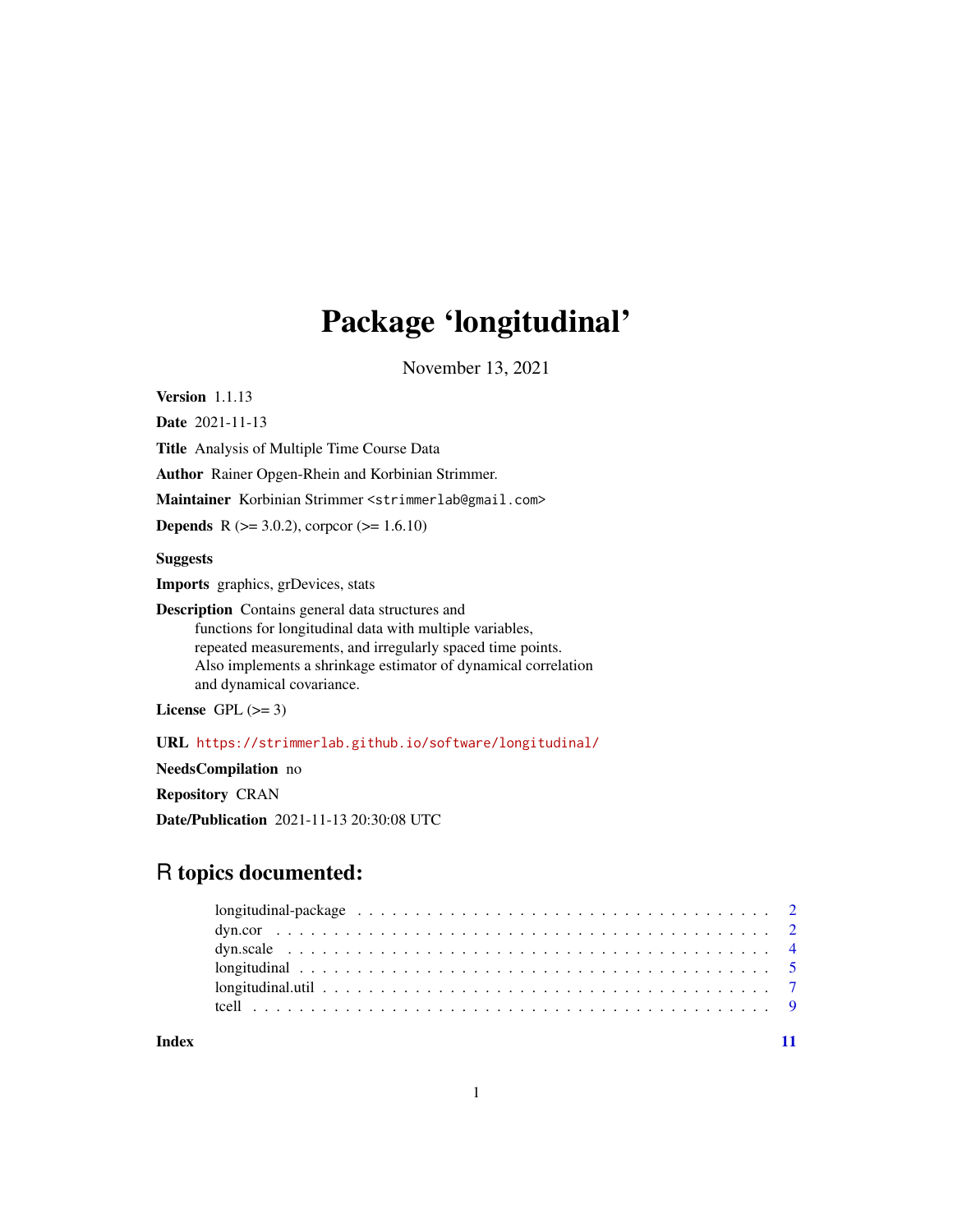<span id="page-1-0"></span>longitudinal-package *The longitudinal package*

#### Description

This package contains general data structures and functions for longitudinal data with multiple variables, repeated measurements, and irregularly spaced time points. It also implements a shrinkage estimator of dynamical correlation and dynamical covariance.

#### Author(s)

Rainer Opgen-Rhein and Korbinian Strimmer (<https://strimmerlab.github.io/>)

#### References

See website: <https://strimmerlab.github.io/software/longitudinal/>

#### See Also

[longitudinal](#page-4-1)[,dyn.cor.](#page-1-1)

<span id="page-1-1"></span>

dyn.cor *Dynamical Correlation and Covariance*

#### Description

The functions estimate dynamical correlation and covariance, and related quantities.

#### Usage

```
dyn.cor(x, lambda, verbose=TRUE)
dyn.var(x, lambda.var, verbose=TRUE)
dyn.cov(x, lambda, lambda.var, verbose=TRUE)
dyn.invcor(x, lambda, verbose=TRUE)
dyn.invcov(x, lambda, lambda.var, verbose=TRUE)
dyn.pvar(x, lambda, lambda.var, verbose=TRUE)
dyn.pcor(x, lambda, verbose=TRUE)
```
#### Arguments

| <b>X</b> | a data matrix                                                                                                                                                                                                                                          |
|----------|--------------------------------------------------------------------------------------------------------------------------------------------------------------------------------------------------------------------------------------------------------|
| lambda   | the correlation shrinkage intensity (range 0-1). If lambda is not specified (the<br>default) it is estimated using an analytic formula from Sch'll'afer and Strimmer<br>$(2005)$ and Opgen-Rhein and Strimmer $(2006a,b)$ . For lambda=0 the empirical |
|          | correlations are recovered. See also cor. shrink.                                                                                                                                                                                                      |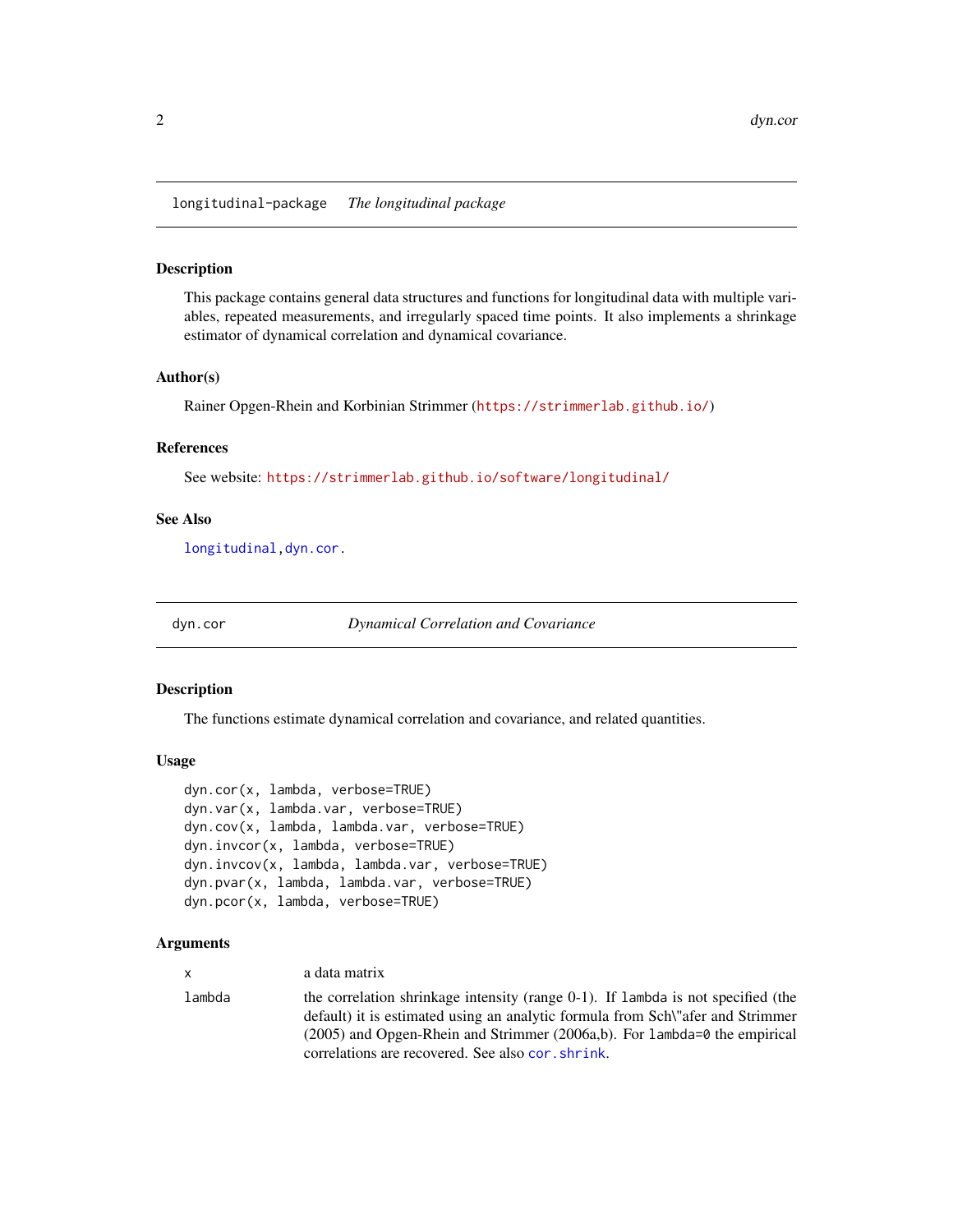#### <span id="page-2-0"></span>dyn.cor 3

| lambda.var | the variance shrinkage intensity (range 0-1). If lambda, var is not specified (the          |
|------------|---------------------------------------------------------------------------------------------|
|            | default) it is estimated using an analytic formula from Sch <sup>\"</sup> afer and Strimmer |
|            | $(2005)$ and Opgen-Rhein and Strimmer $(2006a,b)$ . For lambda. var=0 the em-               |
|            | pirical variances are recovered. See also var. shrink.                                      |
| verbose    | report progress while computing (default: TRUE)                                             |

#### Details

The dynamical correlation and related quantities implemented here follow the definition of Opgen-Rhein and Strimmer (2006a,b). This approach is derived from a FDA perspective. Essentially, it takes account of the distances between the various time points by assigning weights to samples. If these weights are all equal the usual iid estimators are obtained.

For details about the analytic shrinkage procedure consult Opgen-Rhein and Strimmer (2006b) and Sch\"afer and Strimmer (2005) as well as the help page of cov. shrink.

#### Value

dyn.cor returns the dynamical correlation matrix. dyn.var returns the vector of dynamical variances. dyn.cov returns the dynamical covariance matrix.

dyn.invcor returns the inverse dynamical correlation matrix. dyn.invcov returns the inverse dynamical covariance matrix.

dyn.pvar returns the vector of partial dynamical variances. dyn.pcor returns the partial dynamical correlation matrix.

#### Author(s)

Rainer Opgen-Rhein and Korbinian Strimmer (<https://strimmerlab.github.io>).

#### References

Opgen-Rhein, R., and K. Strimmer. 2006a. Inferring gene dependency networks from genomic longitudinal data: a functional data approach. REVSTAT 4:53-65.

Opgen-Rhein, R., and K. Strimmer. 2006b. Using regularized dynamic correlation to infer gene dependency networks from time-series microarray data. The 4th International Workshop on Computational Systems Biology, WCSB 2006 (June 12-13, 2006, Tampere, Finland).

Schaefer, J., and Strimmer, K. (2005). A shrinkage approach to large-scale covariance estimation and implications for functional genomics. Statist. Appl. Genet. Mol. Biol. 4:32. <DOI:10.2202/1544- 6115.1175>

#### See Also

[dyn.weights](#page-3-1), [cov.shrink](#page-0-0), [pcor.shrink](#page-0-0)

#### Examples

# load "longitudinal" library library("longitudinal")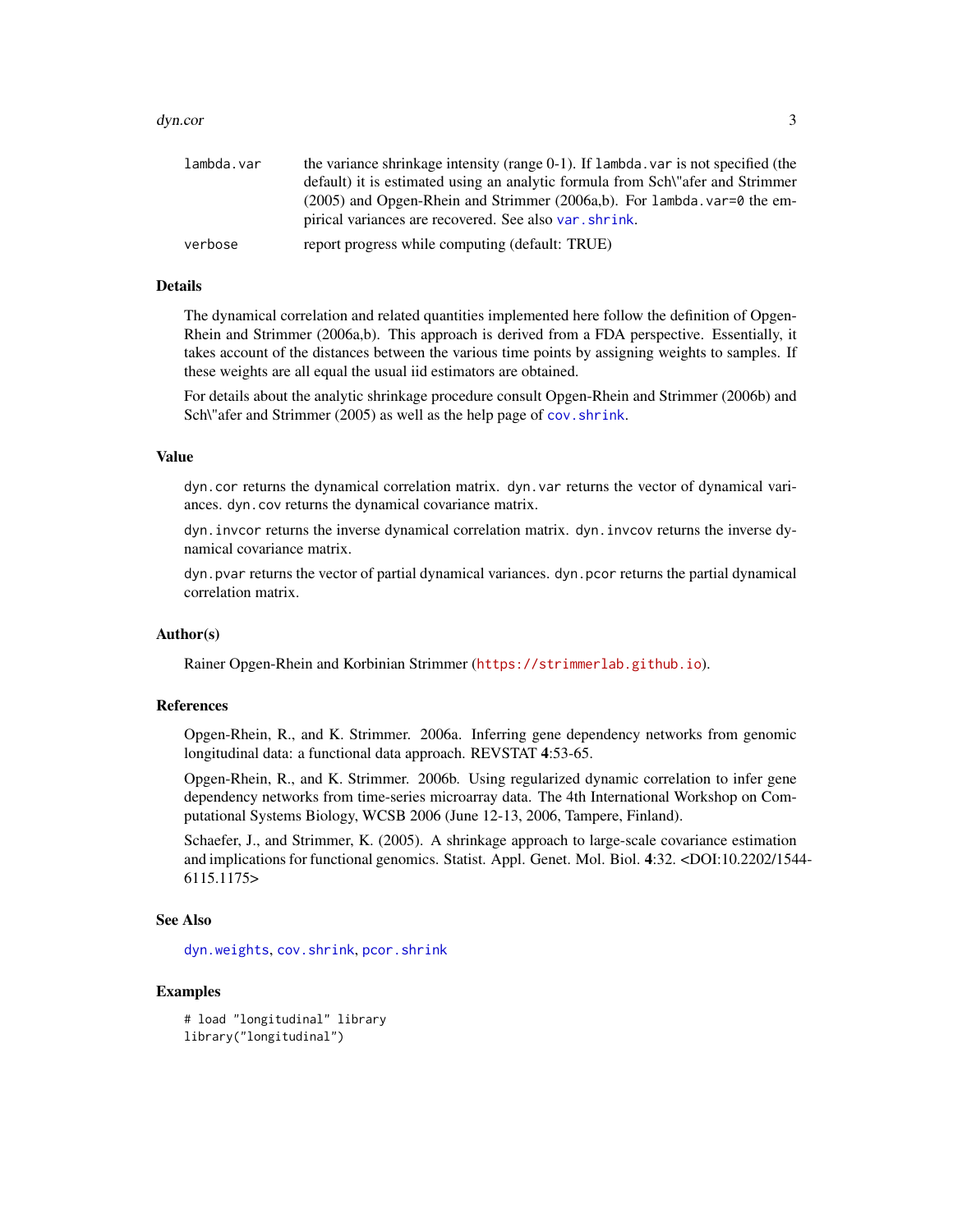#### <span id="page-3-0"></span>4 dyn.scale

```
# load tcell data
data(tcell)
get.time.repeats(tcell.34)
# dynamical partial correlation
# (this takes into account of the unequal spacings between time points)
dynpc <- dyn.pcor(tcell.34, lambda=0)
# static partial correlation
statpc <- pcor.shrink(tcell.34, lambda=0)
# this is NOT the same
sum((dynpc - statpc)^2)
```
dyn.scale *Dynamical Scale, Moments, and Weights*

#### <span id="page-3-1"></span>Description

time2weights computes weights corresponding to time points

- dyn.weights computes these weights for a given [longitudinal](#page-4-1) matrix.
- dyn.moments computes means and variances for the variables in a [longitudinal](#page-4-1) object.
- dyn.scale centers and standardizes a [longitudinal](#page-4-1) matrix.

#### Usage

```
time2weights(t)
dyn.weights(x)
dyn.moments(x)
dyn.scale(x, center=TRUE, scale=TRUE)
```
#### Arguments

| t.       | a vector with time points          |
|----------|------------------------------------|
| $\times$ | a longitudinal object, or a matrix |
| center   | logical value                      |
| scale    | logical value                      |

#### Details

The dynamical weights are computed assuming a linear spline - see Opgen-Rhein and Strimmer (2006a,b). The dynamical mean and variance etc. are then simply weighted versions of the usual empirical estimators.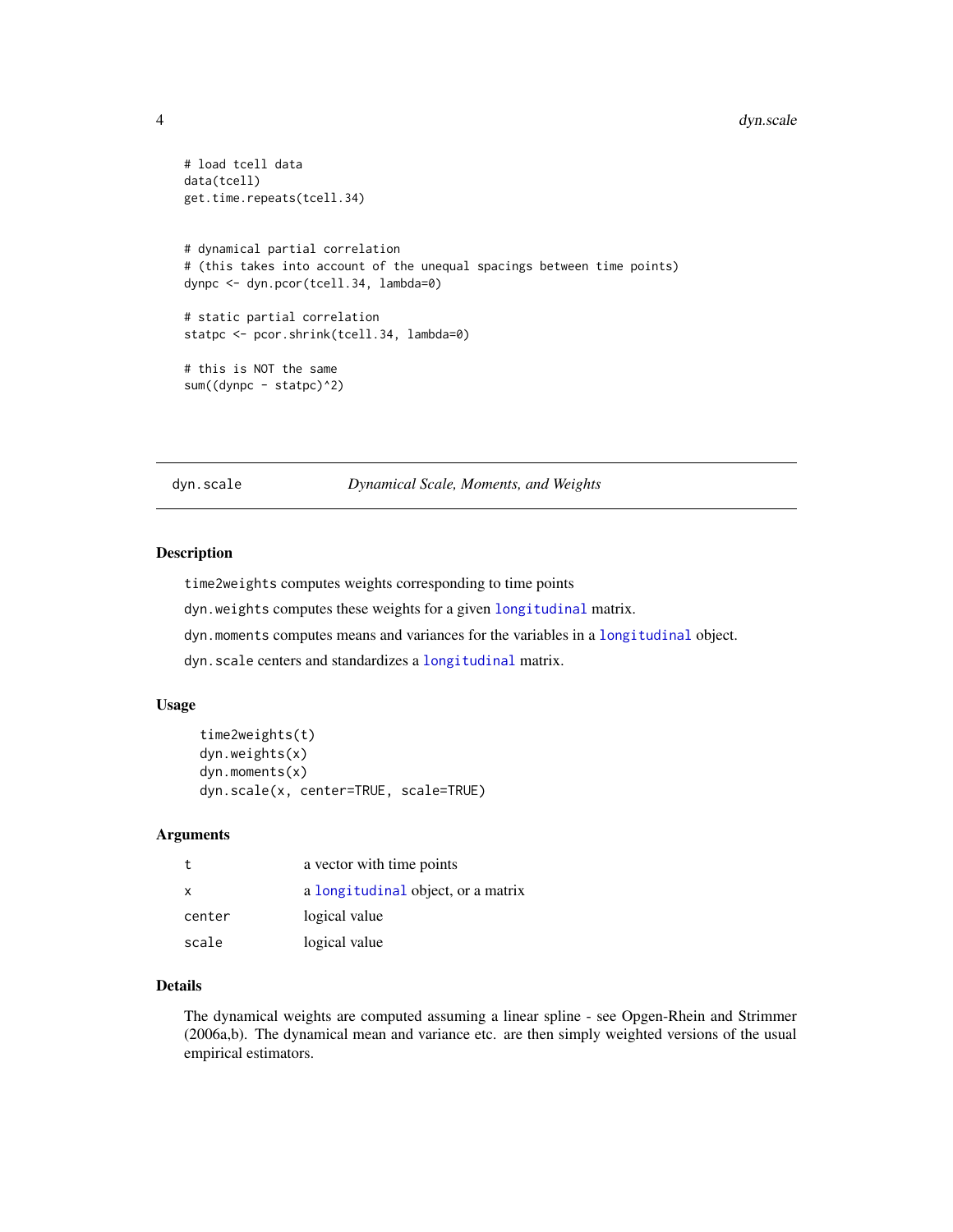#### <span id="page-4-0"></span>longitudinal 5

#### Value

A vector with weights (time2weights and dyn.weights), a list containing the column means and variances (dyn.moments), or a rescaled longitudinal matrix (dyn.scale).

#### Author(s)

Rainer Opgen-Rhein and Korbinian Strimmer (<https://strimmerlab.github.io>).

#### References

Opgen-Rhein, R., and K. Strimmer. 2006a. Inferring gene dependency networks from genomic longitudinal data: a functional data approach. REVSTAT 4:53-65.

Opgen-Rhein, R., and K. Strimmer. 2006b. Using regularized dynamic correlation to infer gene dependency networks from time-series microarray data. The 4th International Workshop on Computational Systems Biology, WCSB 2006 (June 12-13, 2006, Tampere, Finland).

#### See Also

[wt.scale](#page-0-0).

#### Examples

```
# load "longitudinal" library
library("longitudinal")
# weights of for the data points in tcell data
data(tcell)
dyn.weights(tcell.34)
# dynamical moments
```
dyn.moments(tcell.34)

<span id="page-4-1"></span>

longitudinal *Data Structure for Longitudinal Data*

#### **Description**

The data type longitudinal stores multiple time series data. It allows repeated measurements, irregular sampling, and unequal temporal spacing of the time points.

as.longitudinal converts a matrix into a longitudinal object. The columns of the input matrix are considered as individual variables (time series). The rows contain the measurements in temporal order (for instance, rows 1-10 could contain 10 repeated measurements taken at time point 1, rows 11-20 further 10 measurements taken at time point 2, and so on). The dates for the time points can be specified with the argument times and need not be equally spaced. With the argument repeats it is possible to specify the number of measurements per time point (this may be different from time point to time point). In the resulting longitudinal matrix object the row names will indicate both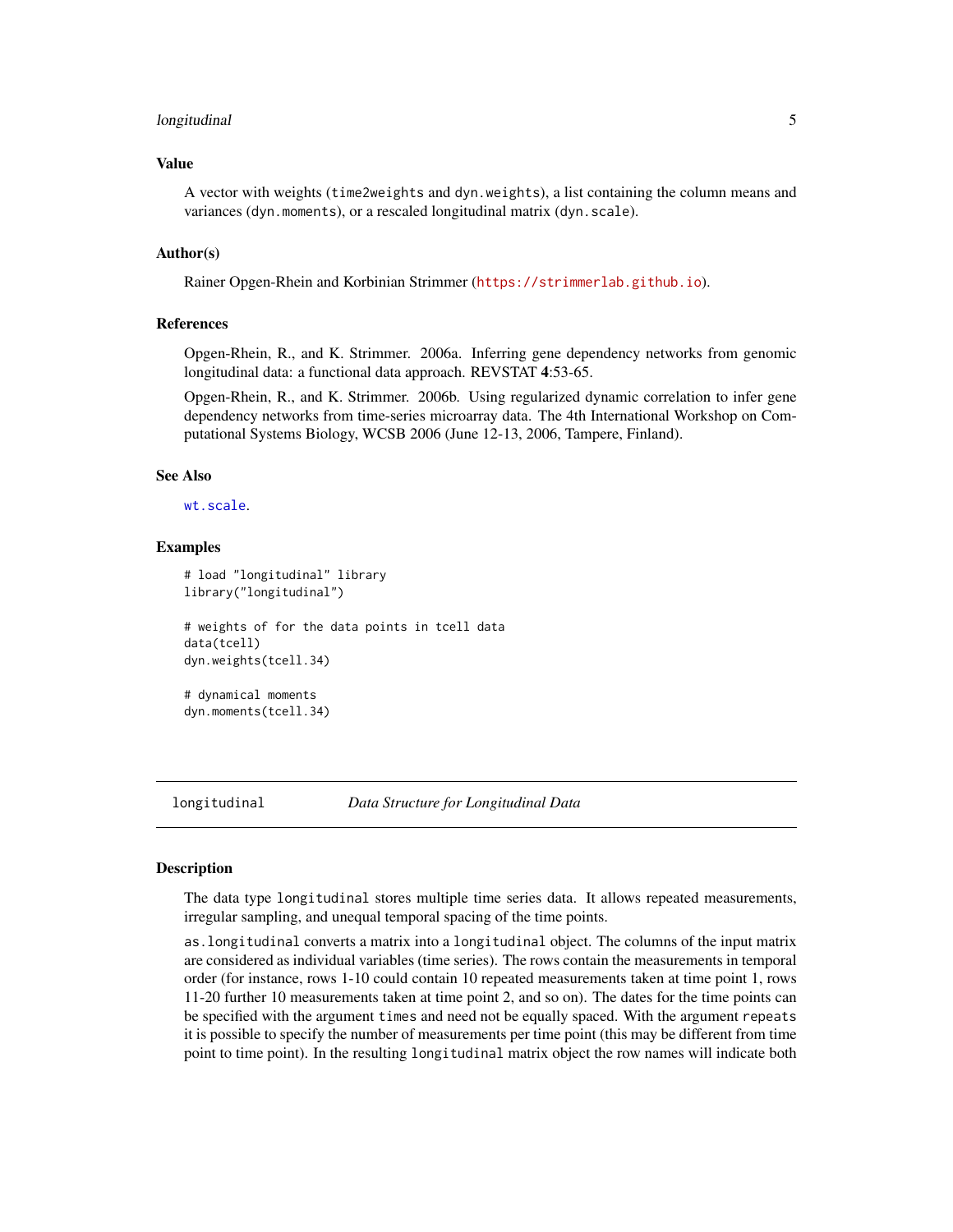the time points and the repetition number (e.g., "10-1", "10-2", "10-3", . . . , "20-1", "20-2", "20-3", etc.).

is.longitudinal checks whether a matrix has the longitudinal attributes.

The functions summary, print, plot are the standard generic functions adapted to longitudinal objects.

#### Usage

```
as.longitudinal(x, repeats=1, time)
is.longitudinal(x)
## S3 method for class 'longitudinal'
summary(object, ...)
## S3 method for class 'longitudinal'
print(x, \ldots)## S3 method for class 'longitudinal'
plot(x, series=1, type=c("median", "mean"), autolayout=TRUE, ...)
```
#### Arguments

| x, object  | Time series data, contained in a long itudinal object or in matrix form (as . long itudinal).                                                                                                                                                                                                        |
|------------|------------------------------------------------------------------------------------------------------------------------------------------------------------------------------------------------------------------------------------------------------------------------------------------------------|
| repeats    | Integer, or a vector of integers, that specifies the number of available measure-<br>ments per time point. If only one number is given then it is assumed the time<br>series is regularly sampled. If instead a vector is specified, then each time point<br>may have a different number of samples. |
| time       | A vector with the dates for the time points. If not specified, equally spaced time<br>points $1, 2, 3, \ldots$ are assumed.                                                                                                                                                                          |
| series     | Number, or a vector of numbers, that indicates which time series (=variables and<br>columns of $x$ ) are plotted.                                                                                                                                                                                    |
| type       | Determines whether the plotted line corresponds to the mean or median value of<br>the samples per time point (default: "median").                                                                                                                                                                    |
| autolayout | determine the number of columns and rows in the plot automatically in the dis-<br>play of multiple time series (default: TRUE).                                                                                                                                                                      |
| $\ddotsc$  | Additional optional parameters                                                                                                                                                                                                                                                                       |

#### Value

as.longitudinal returns a longitudinal object.

is.longitudinal returns TRUE or false.

#### Author(s)

Korbinian Strimmer (<https://strimmerlab.github.io>).

#### See Also

[longitudinal.util](#page-6-1), [tcell](#page-8-1), [ts](#page-0-0).

<span id="page-5-0"></span>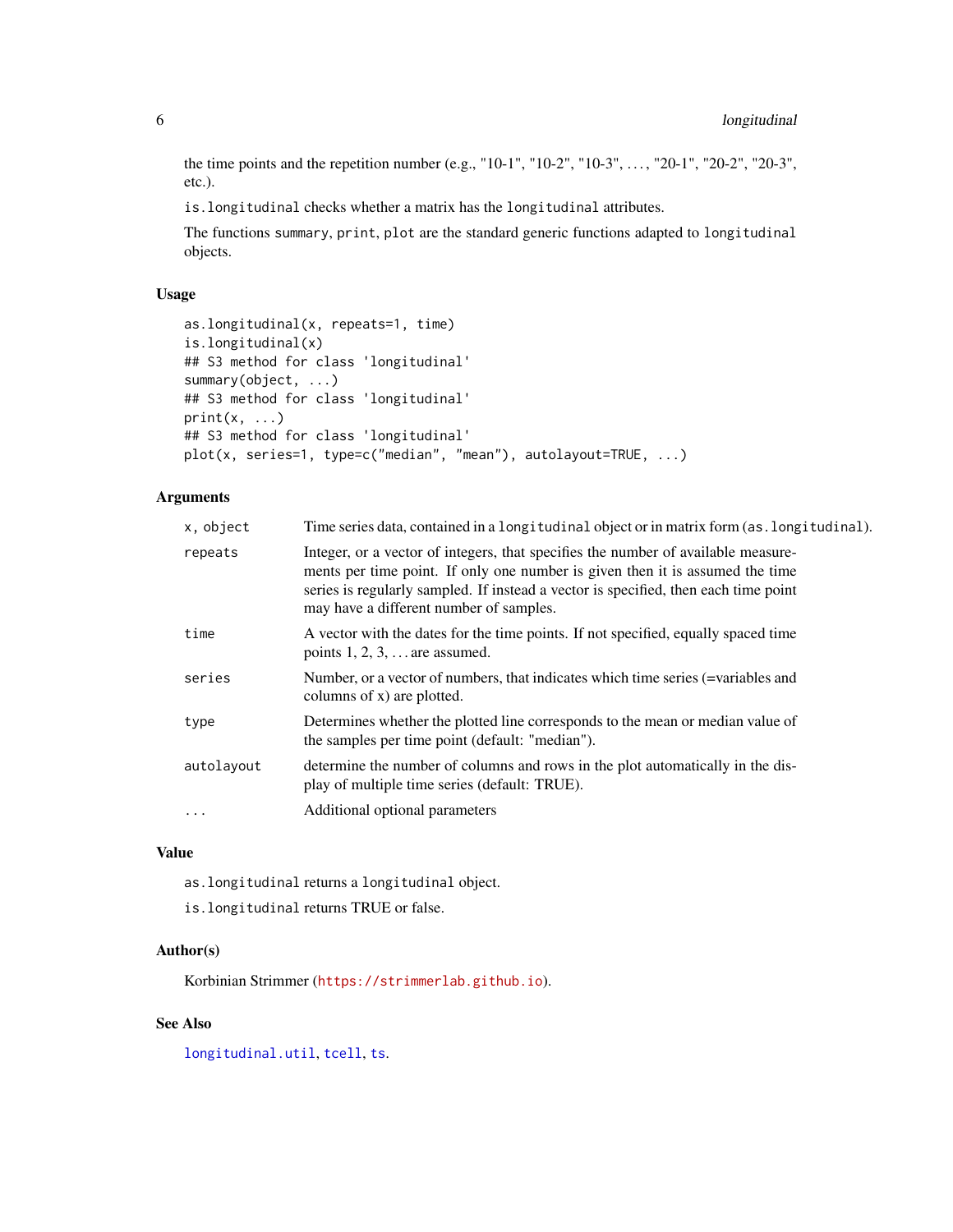#### <span id="page-6-0"></span>longitudinal.util 7

#### Examples

```
# load "longitudinal" library
library("longitudinal")
# load data set
data(tcell)
is.longitudinal(tcell.34)
attributes(tcell.34)
tcell.34[,1:3]
# how many samples and how many genes?
dim(tcell.34)
summary(tcell.34)
# plot first nine time series
plot(tcell.34, 1:9)
#####
# an artificial example with repeated measurements, irregular sampling, and unequal spacing
m <- matrix(rnorm(200), 50, 4)
z \leq - as.longitudinal(m, repeats=c(10,5,5,10,20), time=c(2,8,9,15,16))
plot(z, 1:4)
```
<span id="page-6-1"></span>longitudinal.util *Utility Functions for the "Longitudinal" Data Structure*

#### Description

The above functions are all utility functions for [longitudinal](#page-4-1) objects.

get.time.repeats returns the measurement design, i.e. the time points and the number of repeats per time point.

 $i$ s. equally. spaced checks whether the distances between subsequent time points are all equal.

is.regularly.sampled checks whether the number of measurements are identical across time points.

has. repeated.measurements checks whether any time point as been measured more than once.

combine.longitudinal combines the measurements of two longitudinal objects. These objects must have the same (number of) variables.

condense.longitudinal condenses the multiple measurements per time point using an arbitrary function (e.g., mean, median, var).

#### Usage

```
get.time.repeats(x)
is.equally.spaced(x)
is.regularly.sampled(x)
```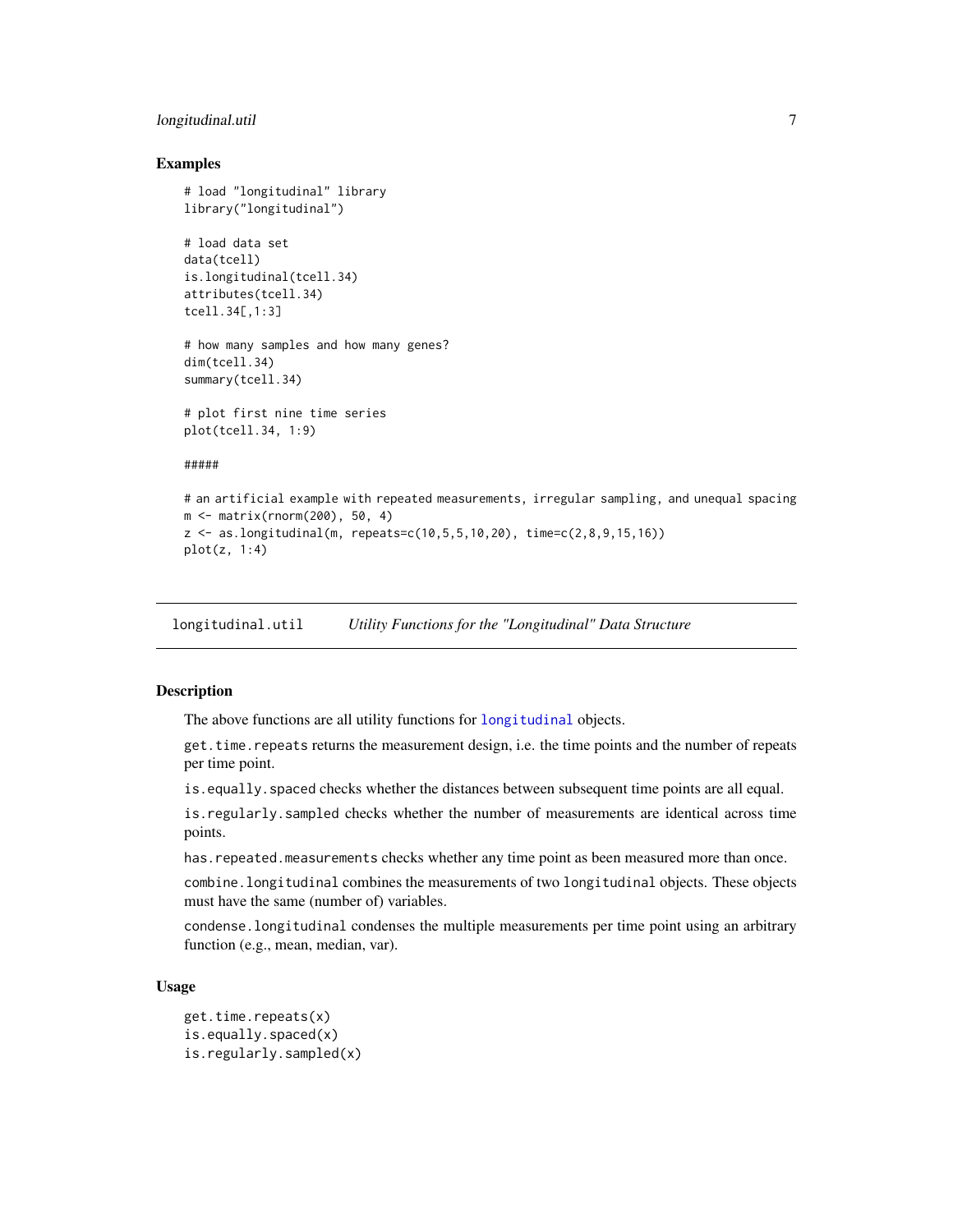```
has.repeated.measurements(x)
combine.longitudinal(x1, x2)
condense.longitudinal(x, s, func=median)
```
#### Arguments

| x.x1.x2 | longitudinal time series objects                                                                       |
|---------|--------------------------------------------------------------------------------------------------------|
| S       | An integer, or a vector of integers, that designate the set of time series (variables)<br>to condense. |
| func    | Univariate function used to summarize the multiple measurements per time point.                        |

#### Value

get.time.repeats returns a list containing two vectors (time and repeats).

is.equally.spaced, is.regularly.sampled, and has.repeated.measurements return either TRUE or FALSE.

combine.longitudinal returns a [longitudinal](#page-4-1) object.

condense.longitudinal returns a matrix.

#### Author(s)

Korbinian Strimmer (<https://strimmerlab.github.io>).

#### See Also

[longitudinal](#page-4-1), [tcell](#page-8-1).

#### Examples

# load "longitudinal" library library("longitudinal")

```
# load tcell data set
data(tcell)
dim(tcell.34)
is.longitudinal(tcell.34)
summary(tcell.34)
```

```
# information
get.time.repeats(tcell.34)
is.equally.spaced(tcell.34)
is.regularly.sampled(tcell.34)
has.repeated.measurements(tcell.34)
```
# compute the mean value at each time point for the first two gene condense.longitudinal(tcell.34, 1:2, mean)

# combine two time series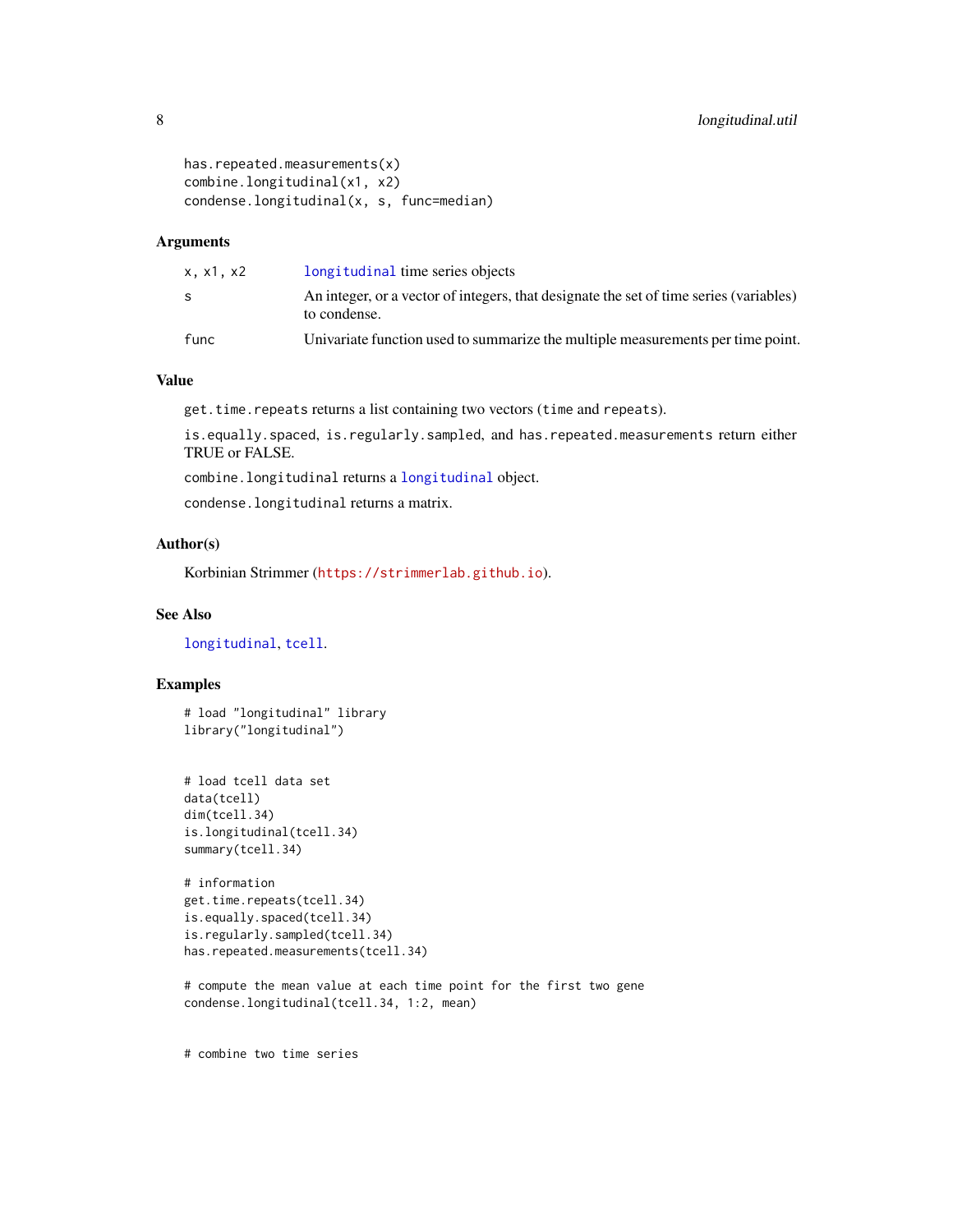```
m1 <- matrix(rnorm(100), 50, 2)
m2 <- matrix(rnorm(100), 50, 2)
z1 <- as.longitudinal(m1, repeats=c(10,5,5,10,20), time=c(2,8,9,15,16))
z2 <- as.longitudinal(m2, repeats=c(10,5,5,10,20), time=c(1,8,9,15,20))
z3 <- combine.longitudinal(z1,z2)
summary(z3)
get.time.repeats(z3) # compare with z1 and z2
```
<span id="page-8-1"></span>

tcell *Microarray Time Series Data for T-Cell Activation*

#### **Description**

The data result from two experiments investigating the expression response of human T cells to PMA and ionomicin treatment.

The first data set (tcell.34) contains the temporal expression levels of 58 genes for 10 unequally spaced time points. At each time point there are 34 separate measurements. The second data set (tcell.10) stems from a related experiment considering the same genes and identical time points, and contains 10 further measurements per time point. See Rangel et al. (2004) for more details.

#### Usage

data(tcell)

#### Format

tcell.10 and tcell.34 are [longitudinal](#page-4-1) objects, i.e. matrices with 58 colums each and a number of extra attributes (see [longitudinal](#page-4-1) and [longitudinal.util](#page-6-1)).

The vector tcell.gene.descriptions contains the description of the functions of the 58 investigated genes.

#### Source

This data is described in Rangel et al. (2004).

#### References

Rangel, C., Angus, J., Ghahramani, Z., Lioumi, M., Sotheran, E., Gaiba, A., Wild, D. L., and Falciani, F. (2004) Modeling T-cell activation using gene expression profiling and state-space models. *Bioinformatics*, 20, 1361–1372.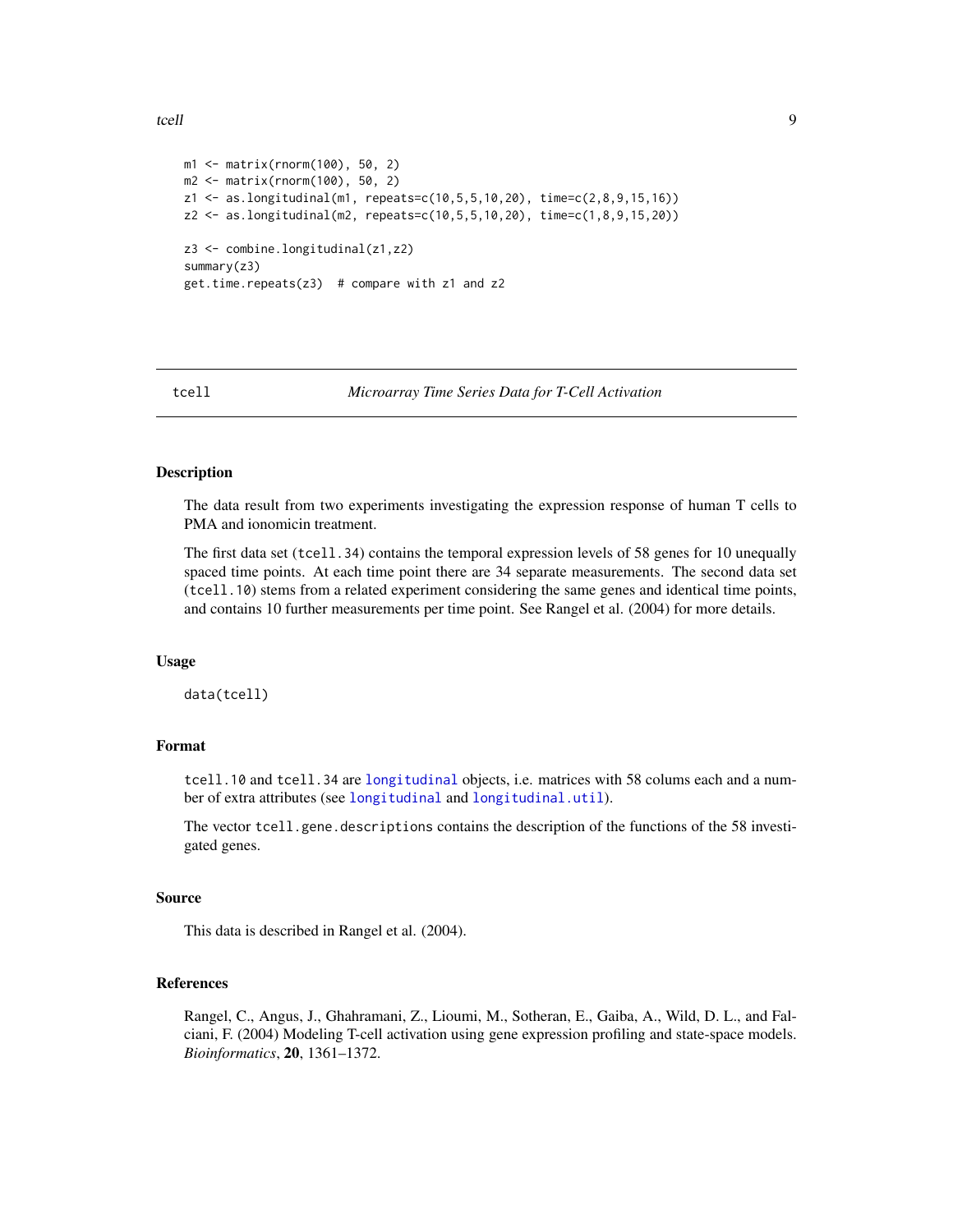#### Examples

```
# load "longitudinal" library
library("longitudinal")
```
# load data sets data(tcell)

```
# data set with 10 repeats
dim(tcell.10)
summary(tcell.10)
is.longitudinal(tcell.10)
is.regularly.sampled(tcell.10)
is.equally.spaced(tcell.10)
get.time.repeats(tcell.10)
```

```
# data set with 34 repeats
dim(tcell.34)
summary(tcell.34)
is.longitudinal(tcell.34)
is.regularly.sampled(tcell.34)
is.equally.spaced(tcell.34)
get.time.repeats(tcell.34)
```
# descriptions of the first nine genes tcell.gene.description[1:9]

```
# plot the first nine time series
plot(tcell.10, 1:9)
plot(tcell.34, 1:9)
```

```
# Rangel et al. use the combined data set
tcell.44 <- combine.longitudinal(tcell.34, tcell.10)
plot(tcell.44, 1:9)
```